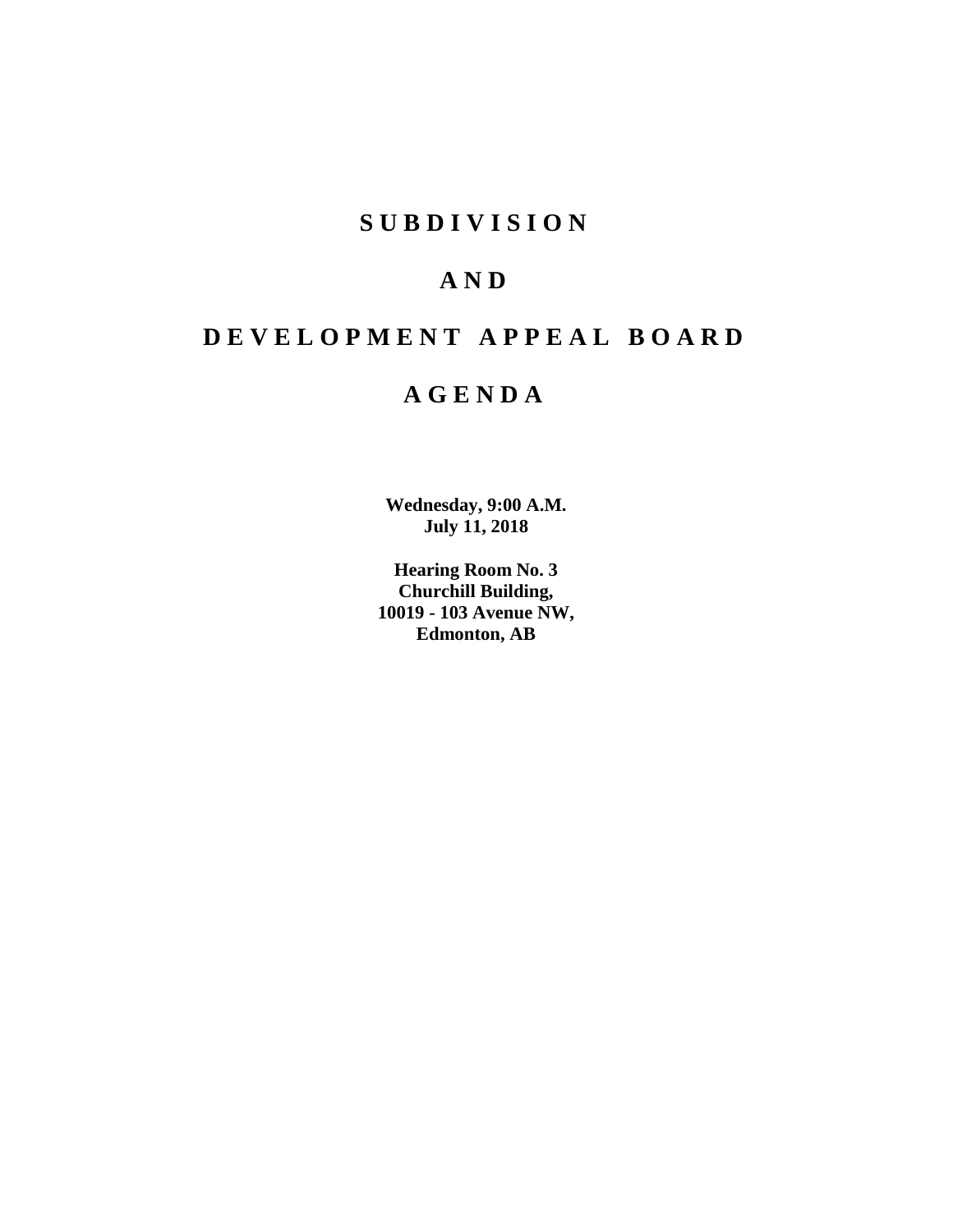# **SUBDIVISION AND DEVELOPMENT APPEAL BOARD HEARING ROOM NO. 3**

| 9:00 A.M. | SDAB-D-18-085 | To construct a two-storey Accessory building (main<br>floor Garage, 11.43 metres by 7.32 metres; second<br>floor Garden Suite, 8.84 metres by 7.32 metres) |
|-----------|---------------|------------------------------------------------------------------------------------------------------------------------------------------------------------|
|           |               | 12936 - 85 Street NW<br>Project No.: 257865509-001                                                                                                         |
| NOTE:     |               | Unless otherwise stated, all references to "Section numbers" in this Agenda<br>refer to the authority under the Edmonton Zoning Bylaw 12800.               |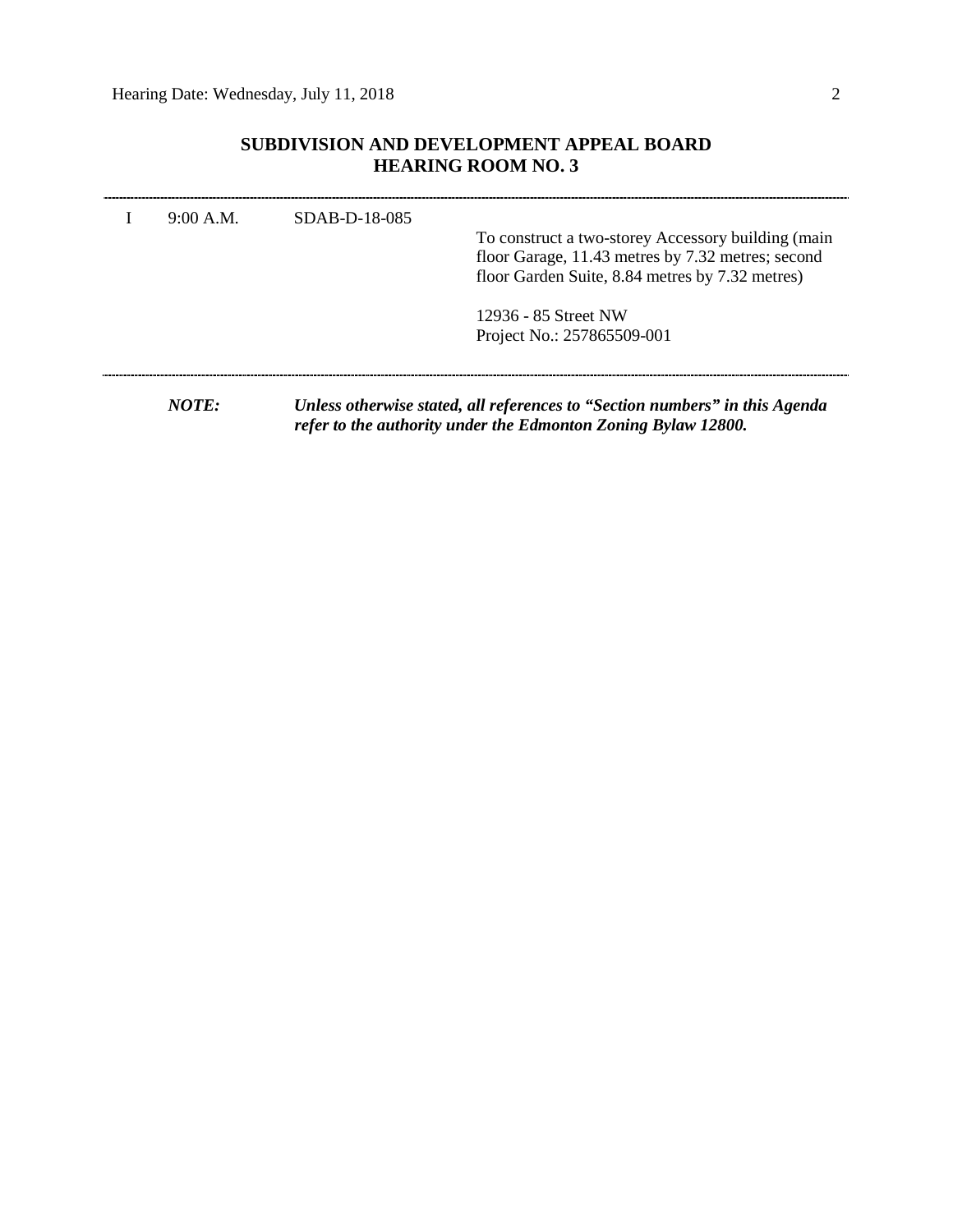#### **ITEM I:** 9:00 A.M. **FILE: SDAB-D-18-085**

#### AN APPEAL FROM THE DECISION OF THE DEVELOPMENT OFFICER

| APPELLANT:<br><b>APPLICATION NO.:</b>         | 257865509-001                                                                                                                                               |
|-----------------------------------------------|-------------------------------------------------------------------------------------------------------------------------------------------------------------|
| APPLICATION TO:                               | Construct a two-storey Accessory building<br>(main floor Garage, 11.43 metres by 7.32)<br>metres; second floor Garden Suite, 8.84<br>metres by 7.32 metres) |
| DECISION OF THE                               |                                                                                                                                                             |
| DEVELOPMENT AUTHORITY:                        | Refused                                                                                                                                                     |
| <b>DECISION DATE:</b>                         | September 20, 2017                                                                                                                                          |
|                                               |                                                                                                                                                             |
| DATE OF APPEAL:                               | May 18, 2018                                                                                                                                                |
| MUNICIPAL DESCRIPTION<br>OF SUBJECT PROPERTY: | 12936 - 85 Street NW                                                                                                                                        |
| <b>LEGAL DESCRIPTION:</b>                     | Plan 4830Q Blk 17 Lot 12                                                                                                                                    |
| ZONE:                                         | RF4-Semi-detached Residential Zone                                                                                                                          |
| OVERLAY:                                      | Mature Neighbourhood Overlay                                                                                                                                |
| <b>STATUTORY PLAN:</b>                        | N/A                                                                                                                                                         |

#### *Grounds for Appeal*

The Appellant provided the following reasons for appealing the decision of the Development Authority:

> We applied with old bylaws but Development officer reviewed our application with new bylaws.

### *General Matters*

The Subdivision and Development Appeal Board made and passed the following motion on June 13, 2018:

**"That SDAB-D-18-085 be TABLED to July 11, 2018 or July 12, 2018 at the written request of the Appellant."**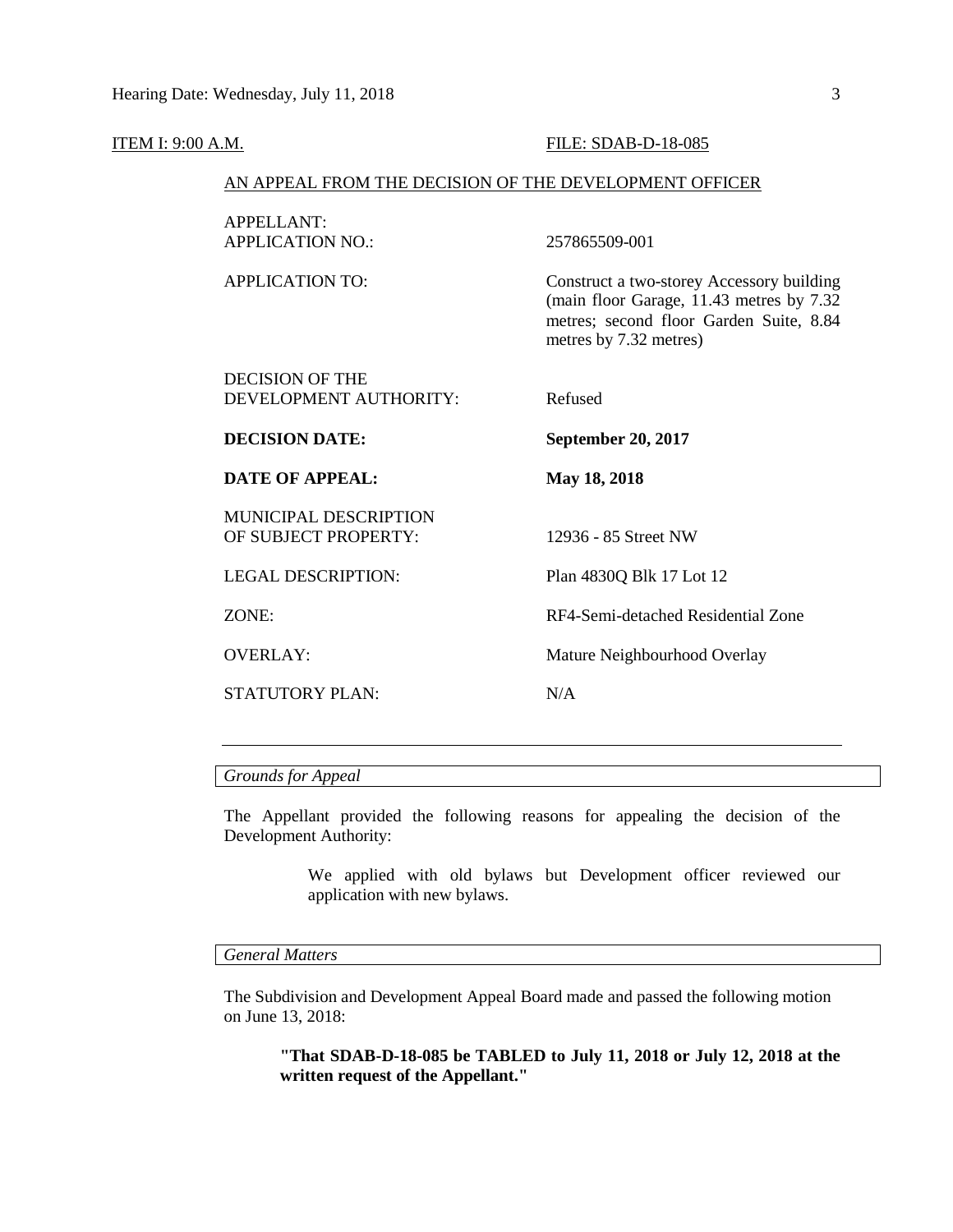## **The decision of refusal by the Development Officer is dated September 20, 2017. The Notice of Appeal was filed on May 18, 2018.**

#### **Appeal Information:**

The *Municipal Government Act*, RSA 2000, c M-26 states the following:

#### **Grounds for Appeal**

**685(1)** If a development authority

- (a) fails or refuses to issue a development permit to a person,
- (b) issues a development permit subject to conditions, or
- (c) issues an order under section 645,

the person applying for the permit or affected by the order under section 645 may appeal to the subdivision and development appeal board.

#### **Appeals**

**686(1)** A development appeal to a subdivision and development appeal board is commenced by filing a notice of the appeal, containing reasons, with the board,

- (a) in the case of an appeal made by a person referred to in section 685(1)
	- (i) with respect to an application for a development permit,
		- (A) within 21 days after the date on which the decision is made under section 642, […]

#### **Hearing and Decision**

# **687(3) In determining an appeal, the subdivision and development appeal board**

…

- (a.1) must comply with the land use policies;
- (a.2) subject to section 638, must comply with any applicable statutory plans;
- (a.3) **subject to clause (d), must comply with any land use bylaw in effect;**

…

(c) may confirm, revoke or vary the order, decision or development permit or any condition attached to any of them or make or substitute an order, decision or permit of its own;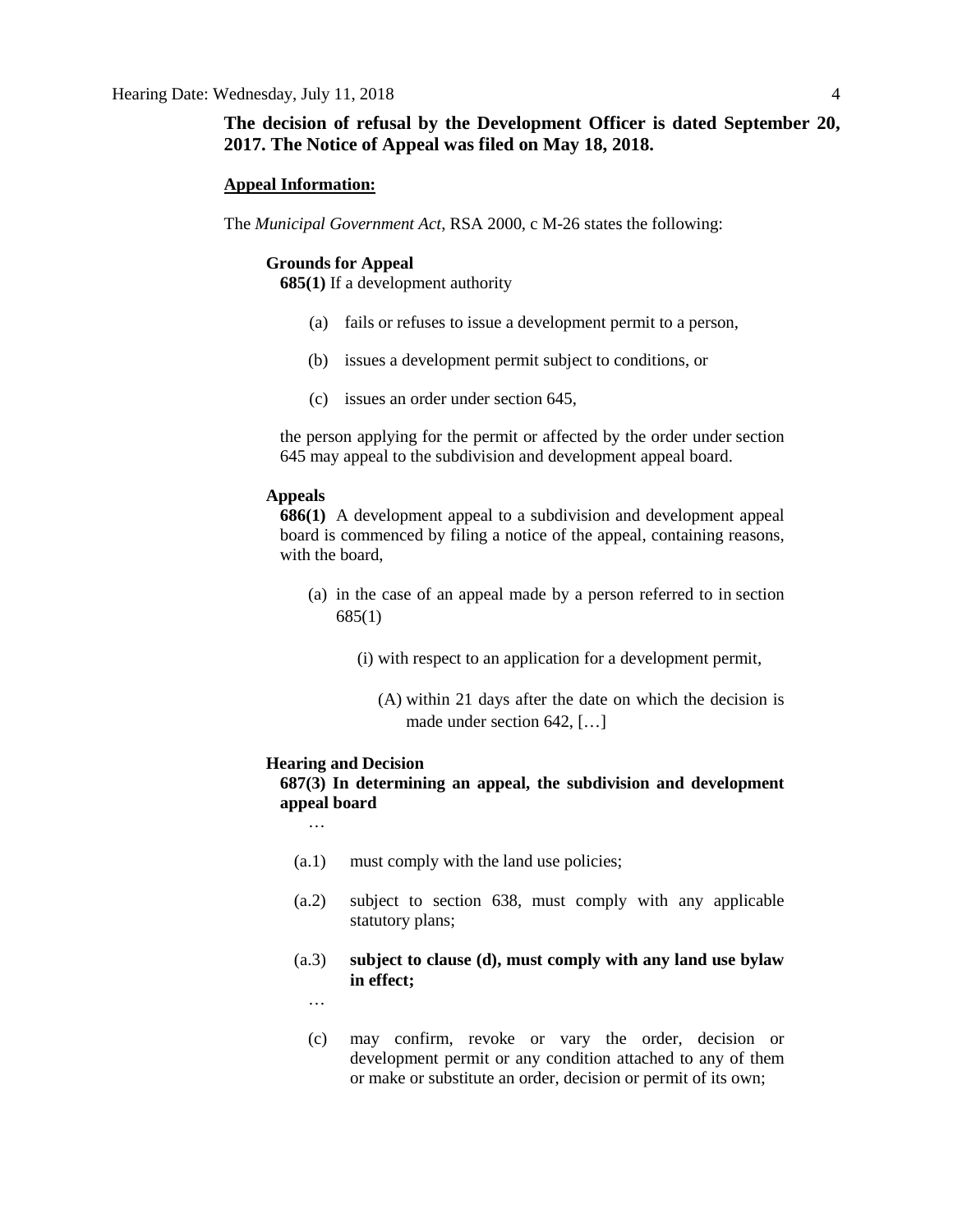## Hearing Date: Wednesday, July 11, 2018 5

- (d) may make an order or decision or issue or confirm the issue of a development permit even though the proposed development does not comply with the land use bylaw if, in its opinion,
	- (i) the proposed development would not
		- (A) unduly interfere with the amenities of the neighbourhood, or
		- (B) materially interfere with or affect the use, enjoyment or value of neighbouring parcels of land,

and

(ii) the proposed development conforms with the use prescribed for that land or building in the land use bylaw.

#### **General Provisions from the** *Edmonton Zoning Bylaw*

## Section 150.2(2) states a **Garden Suite** is a **Permitted Use** in the **(RF4) Semi-detached Residential Zone**.

Under Section 7.2(3), **Garden Suite** means an Accessory building containing a Dwelling, which is located separate from the principal Use which is Single Detached Housing, and which may contain a Parking Area. A Garden Suite has cooking facilities, food preparation, sleeping and sanitary facilities which are separate from those of the principal Dwelling located on the Site. This Use Class does not include Secondary Suites, Blatchford Lane Suites, or Blatchford Accessory Suites.

Section 150.1 states that the **General Purpose** of the **(RF4) Semi-detached Residential Zone** is to provide a zone primarily for Semi-detached Housing and Duplex Housing.

#### *Floor Area*

Section 87.4 states the maximum total Floor Area for a Garden Suite shall be 120 square metres.

#### **Development Officer's Determination**

1. Total Floor Area - Maximum total floor area for a garden suite is 147.57m2 instead of 120m2 (Section 87.4).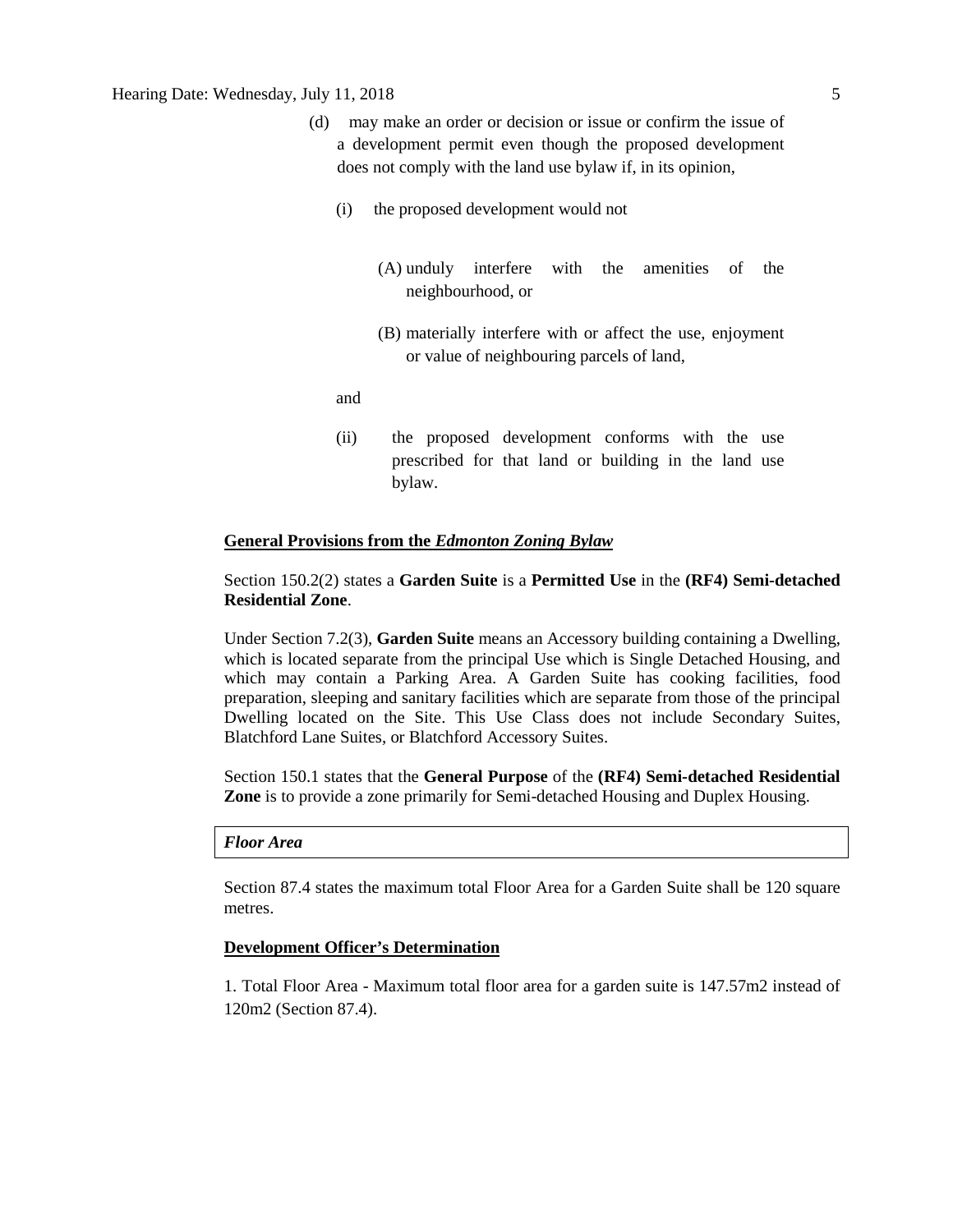#### *Second Storey Floor Area*

Section 87.5(d) states in the RF1, RF2, RF3, RF4, RF5, RF6, RA7, RA8, and RA9 Zones, the maximum Second Storey Floor Area shall be 50 square metres.

#### **Development Officer's Determination**

2. Second Storey Floor Area - Maximum second storey floor area is 66.05m2 instead of 50m2 (Section 87.5.d).

#### *Platform Structure*

Section 87.15 states Platform Structures greater than 1.0 metres above Grade shall be fully contained within the rear 6.0 metres of the Site, except that they may extend along the full length of a façade facing the Side Lot Line Abutting a flanking public roadway.

#### **Development Officer's Determination**

3. Balcony Placement - Platform structure is contained within the rear 9.13m of the site instead of 6.00m (Section 87.15).

#### *Privacy Screening*

Section 87.16 states Platform Structures greater than 1.0 metres above Grade shall provide Privacy Screening to reduce overlook onto Abutting properties.

#### **Development Officer's Determination**

4. Privacy Screening - Privacy screening is not provided for platform structure (balcony) greater than 1.00m above Grade (Section 87.16).

#### *Facades*

Section 87.17 states Façades shall be articulated to the satisfaction of the Development Officer through two or more of the following:

- a. projection or recession of portions of the façade;
- b. projecting architectural features;
- c. platform structures;
- d. use of two or more exterior finishing materials;
- e. Landscaping with shrubs along building Façades, in addition to Landscaping required by Section 55 of this Bylaw;
- f. entrance features oriented toward the public roadway, including a Lane;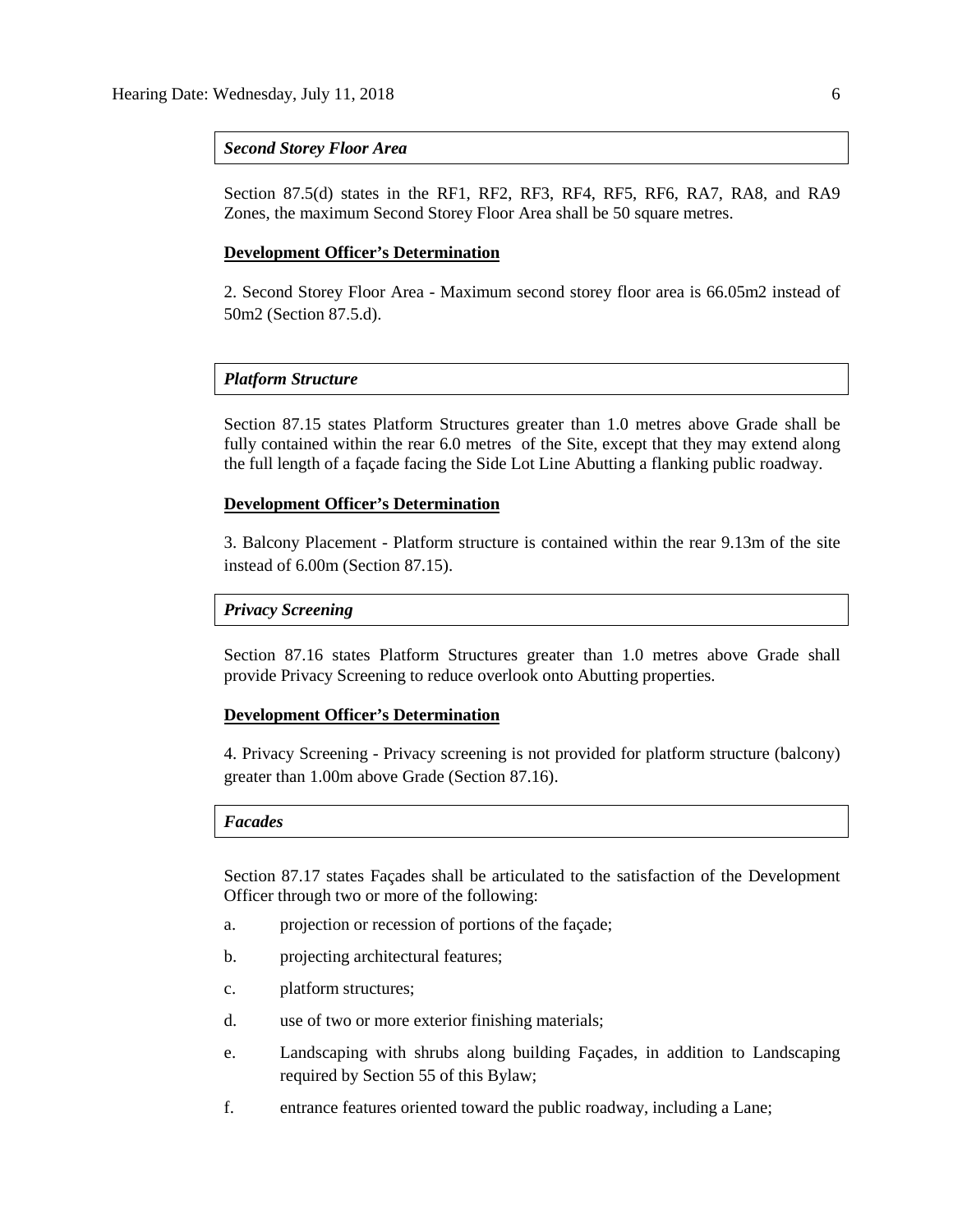## Hearing Date: Wednesday, July 11, 2018 7

- g. dormers; or
- h. window trim with a minimum width of 0.075 metres.

#### **Development Officer's Determination**

5. Design - Facades are not articulated to the satisfaction of the Development Officer (Section 87.17).

## *Lighting*

Section 87.19 states façades facing a Lane shall have exterior lighting.

#### **Development Officer's Determination**

6. Lighting - Exterior lighting is not provided on the facade facing the lane (Section 87.19).

#### *Entrance*

Section 87.20 states Garden Suites shall have a covered entrance feature over the main door.

### **Development Officer's Determination**

7. Entrance - Covered entrance feature is not provided over the main door to the Garden Suite (Section 87.20).

# Notice to Applicant/Appellant

Provincial legislation requires that the Subdivision and Development Appeal Board issue its official decision in writing within fifteen days of the conclusion of the hearing.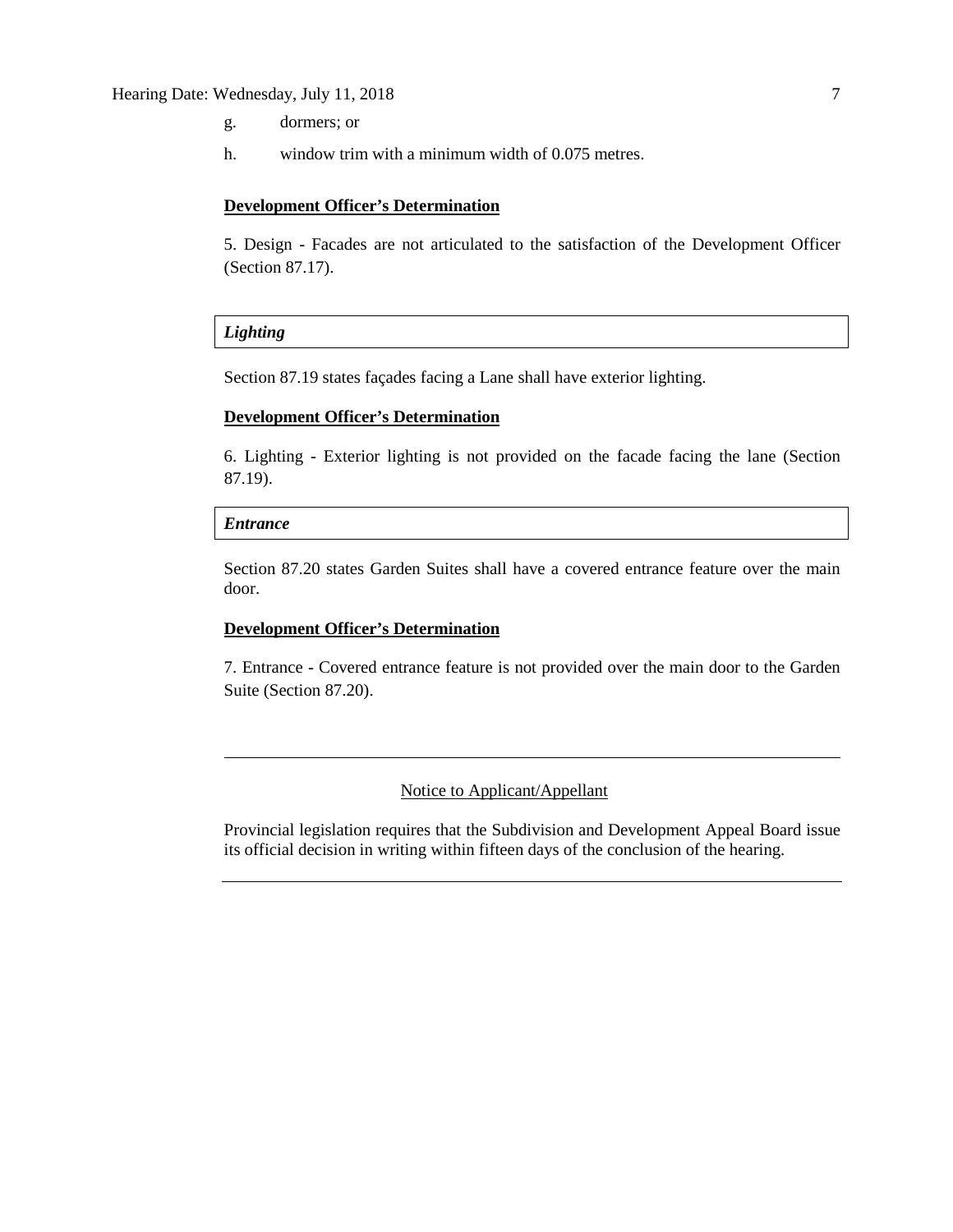| <b>dmonton</b>                                                                                          | Project Number: 257865509-001<br><b>Application Date:</b><br><b>JUL 20, 2017</b><br>Printed:<br>May 18, 2018 at 8:55 AM<br><b>Application for</b><br>1 of 2<br>Page:                                                                                                                                                                                                                                             |  |  |  |  |  |  |
|---------------------------------------------------------------------------------------------------------|------------------------------------------------------------------------------------------------------------------------------------------------------------------------------------------------------------------------------------------------------------------------------------------------------------------------------------------------------------------------------------------------------------------|--|--|--|--|--|--|
|                                                                                                         | <b>House Development and Building Permit</b>                                                                                                                                                                                                                                                                                                                                                                     |  |  |  |  |  |  |
| Bylaw.                                                                                                  | This document is a record of a Development Permit and/or Building Permit application, and a record of the decision for the undertaking<br>described below, subject to the limitations and conditions of this permit, of the Edmonton Zoning Bylaw 12800 as amended, Safety Codes<br>Act RSA 2000, Safety Codes Act Permit Regulation, Alberta Building Code and City of Edmonton Bylaw 15894 Safety Codes Permit |  |  |  |  |  |  |
| Applicant                                                                                               | Property Address(es) and Legal Description(s)                                                                                                                                                                                                                                                                                                                                                                    |  |  |  |  |  |  |
|                                                                                                         | 12936 - 85 STREET NW                                                                                                                                                                                                                                                                                                                                                                                             |  |  |  |  |  |  |
|                                                                                                         | Plan 4830Q Blk 17 Lot 12                                                                                                                                                                                                                                                                                                                                                                                         |  |  |  |  |  |  |
|                                                                                                         | Location(s) of Work                                                                                                                                                                                                                                                                                                                                                                                              |  |  |  |  |  |  |
|                                                                                                         | Entryway: 12936A - 85 STREET NW                                                                                                                                                                                                                                                                                                                                                                                  |  |  |  |  |  |  |
|                                                                                                         | Building: 12936A - 85 STREET NW                                                                                                                                                                                                                                                                                                                                                                                  |  |  |  |  |  |  |
|                                                                                                         |                                                                                                                                                                                                                                                                                                                                                                                                                  |  |  |  |  |  |  |
| <b>Scope of Application</b>                                                                             | To construct a two-Storey Accessory building (main floor Garage, 11.43m x 7.32m; second floor Garden Suite, 8.84m x 7.32m).                                                                                                                                                                                                                                                                                      |  |  |  |  |  |  |
| <b>Permit Details</b>                                                                                   |                                                                                                                                                                                                                                                                                                                                                                                                                  |  |  |  |  |  |  |
|                                                                                                         |                                                                                                                                                                                                                                                                                                                                                                                                                  |  |  |  |  |  |  |
| Affected Floor Area (sq. ft.): 646                                                                      | Building Height to Midpoint (m): 6.2                                                                                                                                                                                                                                                                                                                                                                             |  |  |  |  |  |  |
| Class of Permit: Class B                                                                                | Dwelling Type: Garage Suite                                                                                                                                                                                                                                                                                                                                                                                      |  |  |  |  |  |  |
| Front Yard (m): 32.29<br>Rear Yard (m): 6.09                                                            | Home Design Type:                                                                                                                                                                                                                                                                                                                                                                                                |  |  |  |  |  |  |
|                                                                                                         | Secondary Suite Included ?: N                                                                                                                                                                                                                                                                                                                                                                                    |  |  |  |  |  |  |
| Side Yard, left (m): 1.91                                                                               | Side Yard, right (m): 1.91                                                                                                                                                                                                                                                                                                                                                                                       |  |  |  |  |  |  |
| Site Area (sq. m.): 697.13<br>Site Width (m): 15.25                                                     | Site Depth (m): 45.71<br>Stat. Plan Overlay/Annex Area: Mature Neighbourhood                                                                                                                                                                                                                                                                                                                                     |  |  |  |  |  |  |
|                                                                                                         | Overlay                                                                                                                                                                                                                                                                                                                                                                                                          |  |  |  |  |  |  |
| I/We certify that the above noted details are correct.                                                  |                                                                                                                                                                                                                                                                                                                                                                                                                  |  |  |  |  |  |  |
| Applicant signature:                                                                                    |                                                                                                                                                                                                                                                                                                                                                                                                                  |  |  |  |  |  |  |
| <b>Development Application Decision</b>                                                                 |                                                                                                                                                                                                                                                                                                                                                                                                                  |  |  |  |  |  |  |
| Refused                                                                                                 |                                                                                                                                                                                                                                                                                                                                                                                                                  |  |  |  |  |  |  |
| <b>Reason for Refusal</b>                                                                               |                                                                                                                                                                                                                                                                                                                                                                                                                  |  |  |  |  |  |  |
| Application for Garden Suite is refused for the following reasons:                                      |                                                                                                                                                                                                                                                                                                                                                                                                                  |  |  |  |  |  |  |
|                                                                                                         | 1. Total Floor Area - Maximum total floor area for a garden suite is 147.57m2 instead of 120m2 (Section 87.4).                                                                                                                                                                                                                                                                                                   |  |  |  |  |  |  |
|                                                                                                         | 2. Second Storey Floor Area - Maximum second storey floor area is 66.05m2 instead of 50m2 (Section 87.5.d).                                                                                                                                                                                                                                                                                                      |  |  |  |  |  |  |
|                                                                                                         | 3. Balcony Placement - Platform structure is contained within the rear 9.13m of the site instead of 6.00m (Section 87.15).                                                                                                                                                                                                                                                                                       |  |  |  |  |  |  |
| $87.16$ ).                                                                                              | 4. Privacy Screening - Privacy screening is not provided for platform structure (balcony) greater than 1.00m above Grade (Section                                                                                                                                                                                                                                                                                |  |  |  |  |  |  |
| 5. Design - Facades are not articulated to the satisfaction of the Development Officer (Section 87.17). |                                                                                                                                                                                                                                                                                                                                                                                                                  |  |  |  |  |  |  |
| 6. Lighting - Exterior lighting is not provided on the facade facing the lane (Section 87.19).          |                                                                                                                                                                                                                                                                                                                                                                                                                  |  |  |  |  |  |  |
|                                                                                                         | 7. Entrance - Covered entrance feature is not provided over the main door to the Garden Suite (Section 87.20).                                                                                                                                                                                                                                                                                                   |  |  |  |  |  |  |
| <b>Rights of Appeal</b>                                                                                 |                                                                                                                                                                                                                                                                                                                                                                                                                  |  |  |  |  |  |  |
| through 689 of the Municipal Government Act.                                                            | The Applicant has the right of appeal within 21 days after the date on which the decision is made, as outlined in Section 683                                                                                                                                                                                                                                                                                    |  |  |  |  |  |  |
|                                                                                                         | THIS IS NOT A PERMIT                                                                                                                                                                                                                                                                                                                                                                                             |  |  |  |  |  |  |
|                                                                                                         |                                                                                                                                                                                                                                                                                                                                                                                                                  |  |  |  |  |  |  |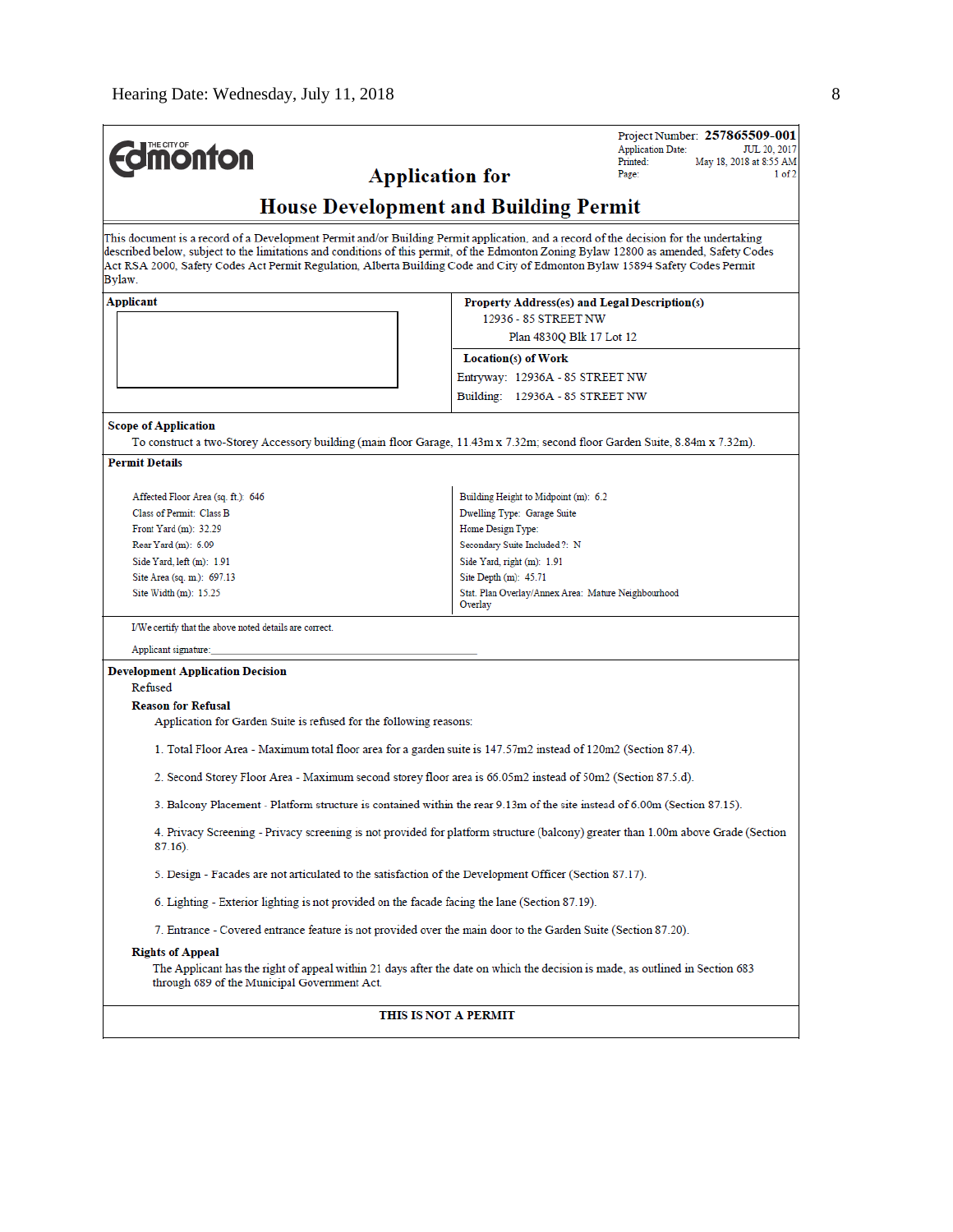**Application for** 

Project Number: 257865509-001 Application Date: TUL 20, 2017<br>Printed: TUL 20, 2017<br>Printed: May 18, 2018 at 8:55 AM<br>Page: 2 of 2

# **House Development and Building Permit**

| Fees                               |                   |                    |                  |                  |
|------------------------------------|-------------------|--------------------|------------------|------------------|
|                                    | <b>Fee Amount</b> | <b>Amount Paid</b> | <b>Receipt</b> # | <b>Date Paid</b> |
| Electrical Fees (House)            | \$223.00          | \$223.00           | 04309760         | Jul 21, 2017     |
| Water Usage Fee                    | \$25.41           | \$25.41            | 04309760         | Jul 21, 2017     |
| Lot Grading Fee                    | \$140.00          | \$140.00           | 04309760         | Jul 21, 2017     |
| <b>Building Permit Fee</b>         | \$1,064.00        | \$1,064.00         | 04309760         | Jul 21, 2017     |
| <b>Electrical Safety Codes Fee</b> | \$13.42           | \$13.42            | 04309760         | Jul 21, 2017     |
| Electrical Fee (Service)           | \$79.00           | \$79.00            | 04309760         | Jul 21, 2017     |
| Safety Codes Fee                   | \$42.56           | \$42.56            | 04309760         | Jul 21, 2017     |
| Development Permit Inspection Fee  | \$0.00            | \$200.00           | 04309760         | Jul 21, 2017     |
| Sanitary Sewer Trunk Fund          | \$693.00          | \$693.00           | 04309760         | Jul 21, 2017     |
| <b>Total GST Amount:</b>           | \$0.00            |                    |                  |                  |
| <b>Totals for Permit:</b>          | \$2,280.39        | \$2,480.39         |                  |                  |
| (overpaid by (\$200.00))           |                   |                    |                  |                  |